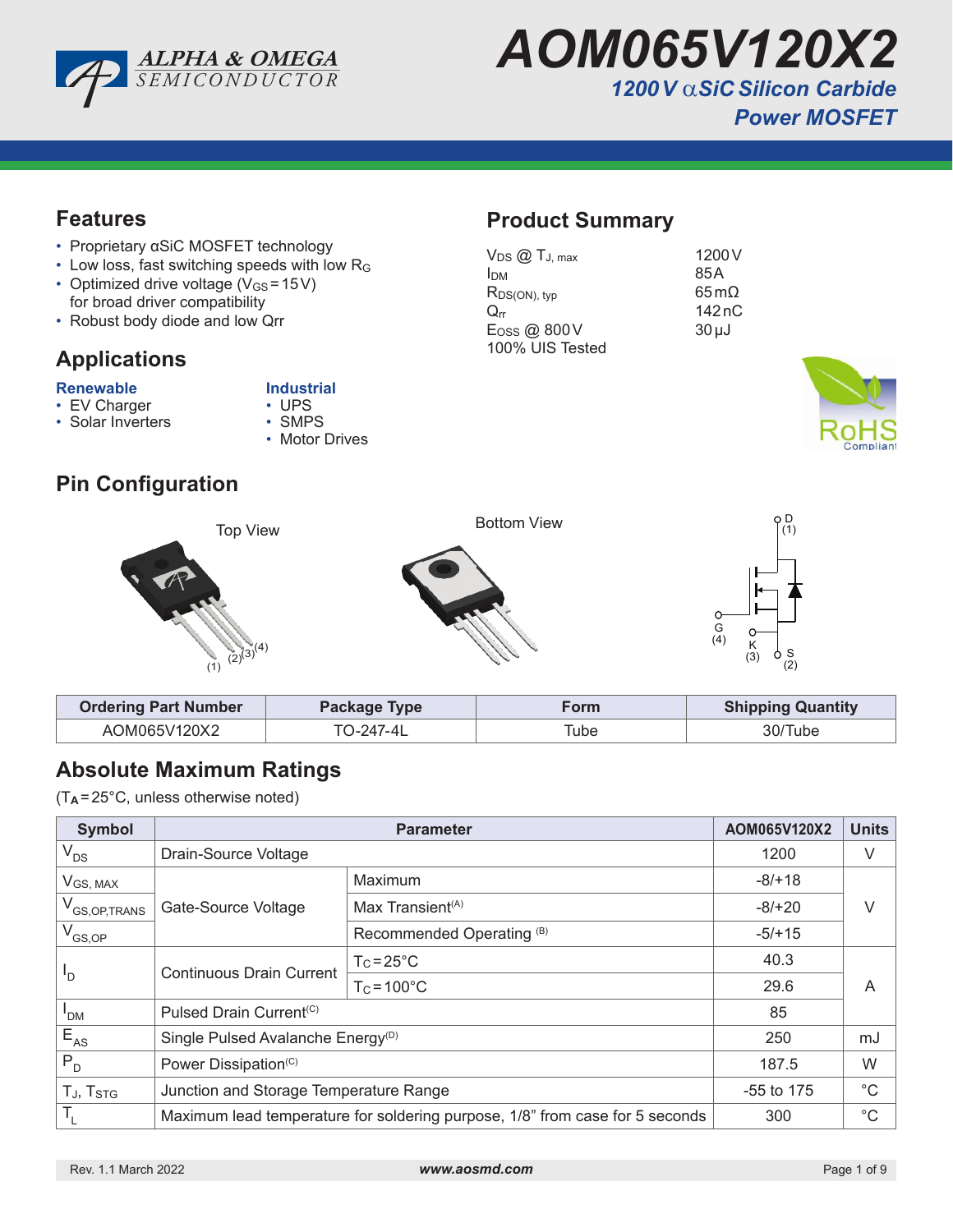

#### **Thermal Characteristics**

| Symbol         | <b>Parameter</b>                  | AOM065V120X2 | Units |
|----------------|-----------------------------------|--------------|-------|
| Reja           | Maximum Junction-to-Ambient (E,F) | 40           | °C/W  |
| $R_{\theta$ JC | Maximum Junction-to-Case (G)      | 0.8          | °C/W  |

#### **Electrical Characteristics**

(T**A** = 25°C, unless otherwise noted)

| <b>Symbol</b>                         | <b>Parameter</b>                   | <b>Conditions</b>                                                                                                    |                      | Min  | <b>Typ</b> | <b>Max</b> | <b>Units</b> |
|---------------------------------------|------------------------------------|----------------------------------------------------------------------------------------------------------------------|----------------------|------|------------|------------|--------------|
| <b>STATIC</b>                         |                                    |                                                                                                                      |                      |      |            |            |              |
|                                       | Drain-Source Breakdown Voltage     | $I_D = 250 \,\mu A$ , $V_{GS} = 0 \,\text{V}$ , $T_J = 25 \,^{\circ}\text{C}$                                        |                      | 1200 |            |            | $\vee$       |
| $\mathsf{V}_{\mathsf{(BR)DSS}}$       |                                    | $I_D = 250 \mu A$ , $V_{GS} = 0 V$ , $T_J = 150^{\circ}C$                                                            |                      |      | 1200       |            | $\vee$       |
| <b>DSS</b>                            | Zero Gate Voltage Drain Current    | $V_{DS} = 1200 V$ , $V_{GS} = 0V$                                                                                    |                      |      |            | 50         | μA           |
| GSS                                   | Gate-Source Leakage Current        | $V_{DS} = 0 V$ , $V_{GS} = +15/-5 V$                                                                                 |                      |      |            | ±100       | nA           |
| $\overline{V}_{GS(th)}$               | <b>Gate Threshold Voltage</b>      | $V_{DS} = V_{GS}$ , $I_D = 10 \text{ mA}$                                                                            |                      | 1.8  | 2.8        | 3.5        | $\vee$       |
|                                       | Static Drain-Source On-Resistance  | $V_{GS} = 15 V$ , $I_D = 10 A$                                                                                       | $T_J = 25^{\circ}C$  |      | 65         | 85         | $m\Omega$    |
| $R_{DS(ON)}$                          |                                    |                                                                                                                      | $T_J = 150^{\circ}C$ |      | 90         |            | $m\Omega$    |
| $\mathbf{g}_{\text{fs}}$              | <b>Forward Transconductance</b>    | $V_{DS} = 20 V$ , $I_D = 20 V$                                                                                       |                      |      | 12         |            | $\mathbf S$  |
| $\overline{V_{SD}}$                   | Diode Forward Voltage              | $I_S = 10A$ , $V_{GS} = -5V$                                                                                         |                      |      | 4.1        | 5          | $\vee$       |
| <b>DYNAMIC</b>                        |                                    |                                                                                                                      |                      |      |            |            |              |
| $C_{\text{iss}}$                      | Input Capacitance                  |                                                                                                                      |                      |      | 1716       |            | pF           |
| $\overline{C}_{\underline{oss}}$      | <b>Output Capacitance</b>          | $V_{GS} = 0V$ , $V_{DS} = 800 V$ , f = 1 MHz                                                                         |                      |      | 71         |            | pF           |
| $\overline{C}_{\underline{rss}}$      | Reverse Transfer Capacitance       |                                                                                                                      |                      |      | 5          |            | pF           |
| $E_{\underline{oss}}$                 | <b>Coss Stored Energy</b>          |                                                                                                                      |                      |      | 30         |            | μJ           |
| $R_{G}$                               | Gate Resistance                    | $f = 1 MHz$                                                                                                          |                      | 1.7  |            | Ω          |              |
| <b>SWITCHING</b>                      |                                    |                                                                                                                      |                      |      |            |            |              |
| $Q_{\rm g}$                           | <b>Total Gate Charge</b>           |                                                                                                                      |                      |      | 62.3       |            | nC           |
| $\overline{\mathsf{Q}}_{\mathsf{gs}}$ | Gate Source Charge                 | $V_{GS} = -5/+15 V$ , $V_{DS} = 800 V$ ,<br>$ID=20A$                                                                 |                      |      | 23.1       |            | nC           |
| $\overline{Q}_{\underline{gd}}$       | Gate Drain Charge                  |                                                                                                                      |                      |      | 23.7       |            | nC           |
| t<br>d(on)                            | Turn-On Delay Time                 | $V_{GS} = 0 V/ + 15 V$ , $V_{DS} = 800 V$ ,<br>$I_D = 20A$ , $R_G = 5\Omega$<br>$L = 120 \mu H$<br>FWD: AOM065V120X2 |                      |      | 7.9        |            | ns           |
| $t_{\rm r}$                           | Turn-On Rise Time                  |                                                                                                                      |                      |      | 8.2        |            | ns           |
| $t_{\underline{d(off)}}$              | Turn-Off Delay Time                |                                                                                                                      |                      |      | 13         |            | ns           |
| $t_{\rm f}$                           | <b>Turn-Off Fall Time</b>          |                                                                                                                      |                      |      | 7.9        |            | ns           |
| $\overline{E}_{\underline{on}}$       | Turn-On Energy                     |                                                                                                                      |                      |      | 109        |            | μJ           |
| $E_{\text{off}}$                      | <b>Turn-Off Energy</b>             |                                                                                                                      |                      |      | 42         |            | μJ           |
| $E_{\rm tot}$                         | <b>Total Switching Energy</b>      |                                                                                                                      |                      |      | 151        |            | μJ           |
| $t_{rr}$                              | Body Diode Reverse Recovery Time   |                                                                                                                      |                      |      | 31         |            | ns           |
| rm                                    | Peak Reverse Recovery Current      | $I_F = 20A$ , dl/dt = 1560A/us,<br>$V_{DS} = 800 V$                                                                  |                      |      | 7.5        |            | A            |
| $\mathsf{Q}_{\mathsf{rr}}$            | Body Diode Reverse Recovery Charge |                                                                                                                      |                      |      | 142        |            | nC           |

#### **Notes:**

- $A \le 1\%$  duty cycle,  $f > 1$  Hz
- B. Device can be operated at Vേs=0/15 V. Actual operating VGS will depend on application specifics such as parasitic inductance and dV/dt but should not exceed maximum ratings.
- C. The power dissipation  $\mathsf{P}_\mathsf{D}$  is based on  $\mathsf{T}_\mathsf{J(MAX)}$ =175°C, using junction-tocase thermal resistance, and is more useful in setting the upper dissipation limit for cases where additional heatsinking is used.
- D. L=5mH, I<sub>AS</sub>=10A, R<sub>G</sub>=25Ω, Starting T<sub>J</sub>=25°C.
- E. The value of  $R_{\theta_{\theta A}}$  is measured with the device in a still air environment

with  $T_A = 25^{\circ}$ C.

- F. The  $R_{\theta JA}$  is the sum of the thermal impedance from junction to case  $R_{\theta JC}$ and case to ambient.
- G. The value of  $R_{\theta\text{UC}}$  is measured with the device mounted to a large
- heatsink, assuming a maximum junction temperature of T $_{\rm J(MAX)}$ =175°C. H. The static characteristics in Figures 1 to 8 are obtained using <300ms pulses, duty cycle 0.5% max.
- I. These curves are based on  $R_{\theta\text{UC}}$  which is measured with the device mounted to a large heatsink, assuming a maximum junction temperature<br>of T<sub>J(MAX)</sub>=175°C. The SOA curve provides a single pulse rating.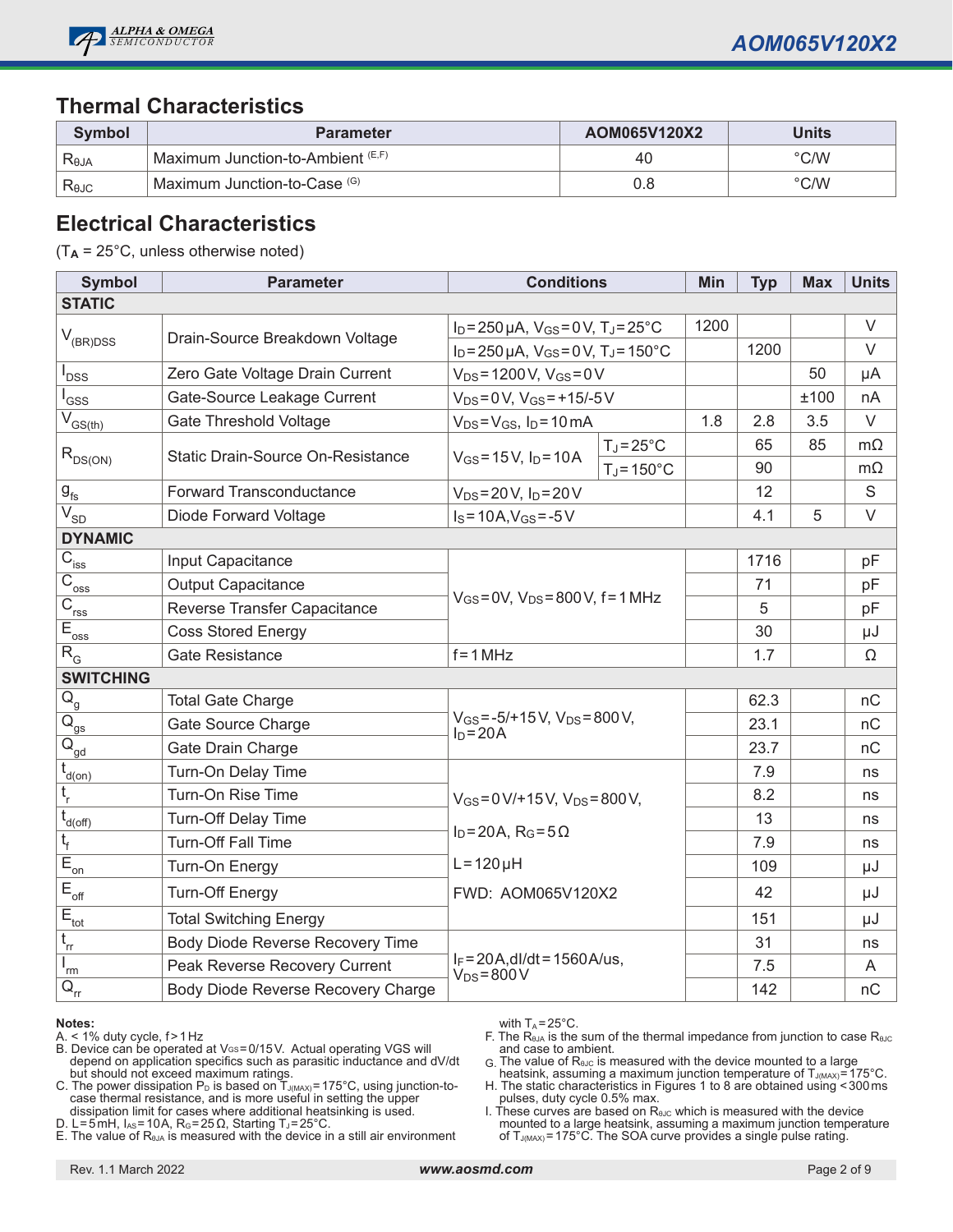

### **Typical Electrical and Thermal Characteristics**



**Figure 1. On-Region Characteristics T<sub>J</sub> = 25°C** 



**Figure 3. On-Resistance vs. Junction Temperature**









**Figure 4. Normalized On-Resistance vs. Junction Temperature**



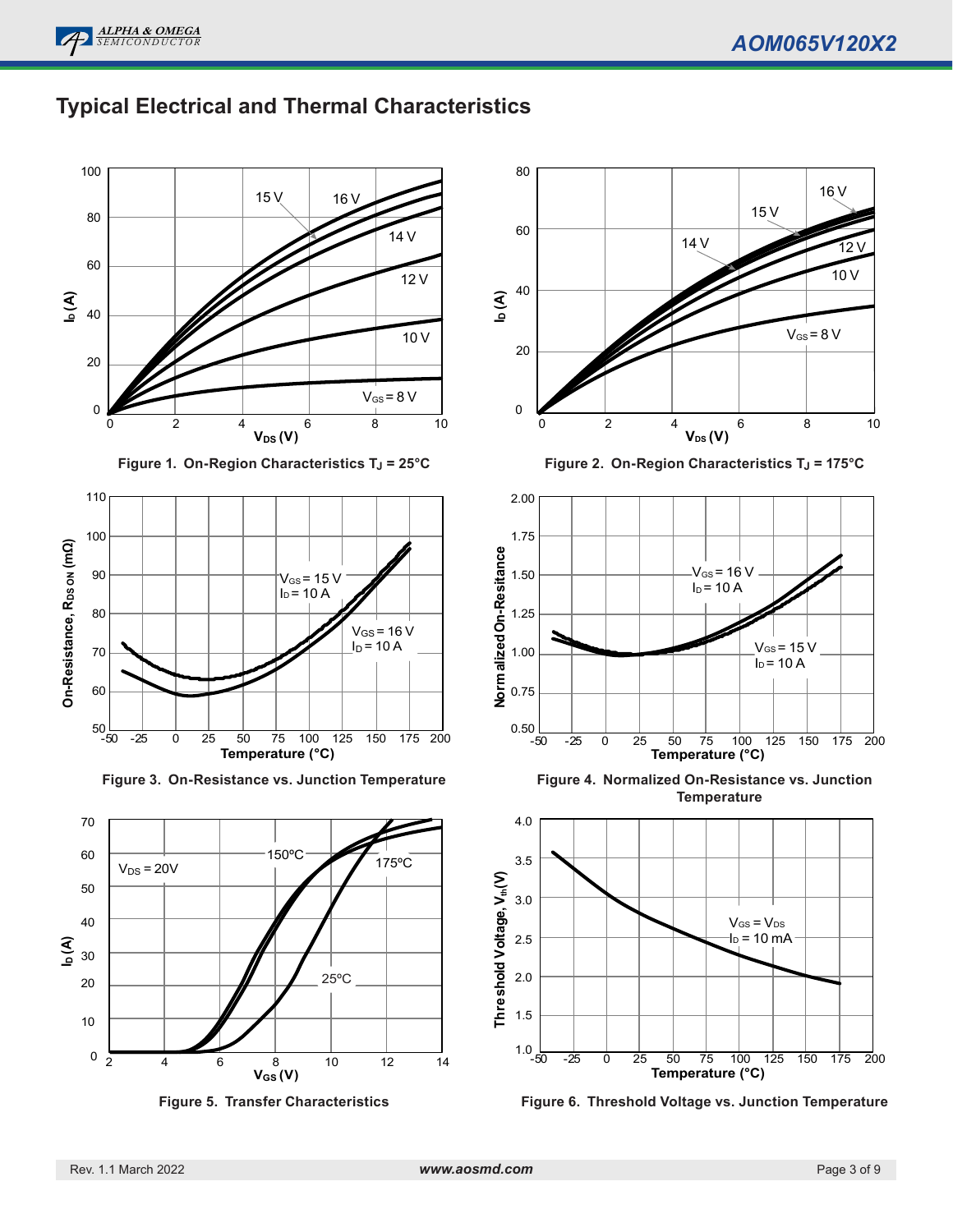## **Typical Electrical and Thermal Characteristics** *(Continued)*



**Figure 7. Body-Diode Characteristics at 25°C**









**V<sub>DS</sub>** (**V**)

**Figure 8. Body-Diode Characteristics at 175°C**



**Figure 10. Capacitance Characteristics**



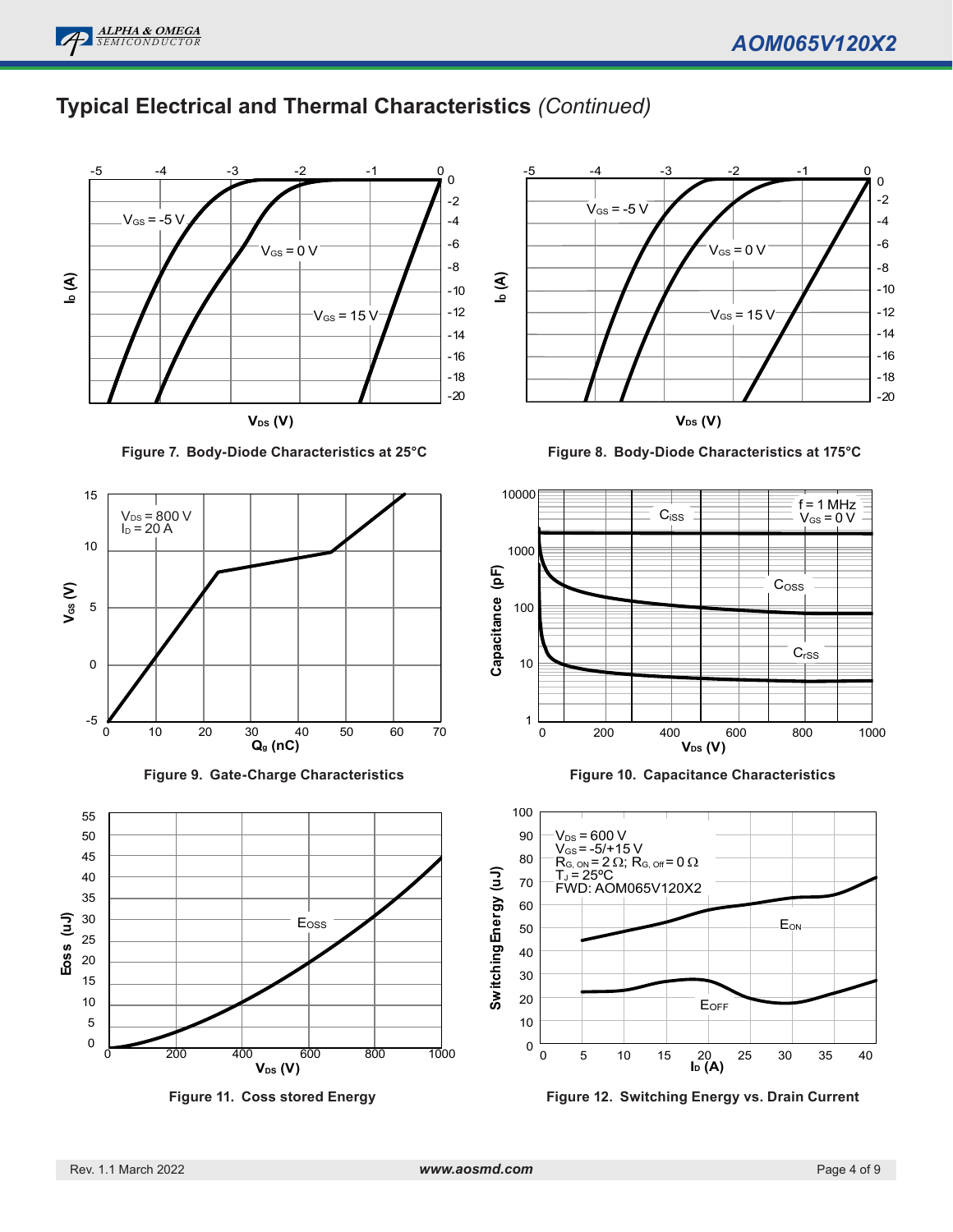### **Typical Electrical and Thermal Characteristics** *(Continued)*



**Figure 13. Switching Energy vs. Drain Current**







**Figure 17. Maximum Forward Biased Safe Operating Area for AOM065V120X2 (Note I)**



**Figure 14. Turn-On Energy and dV/dt vs. External Gate Resistance**



**Figure 16. Current De-rating (Note I)**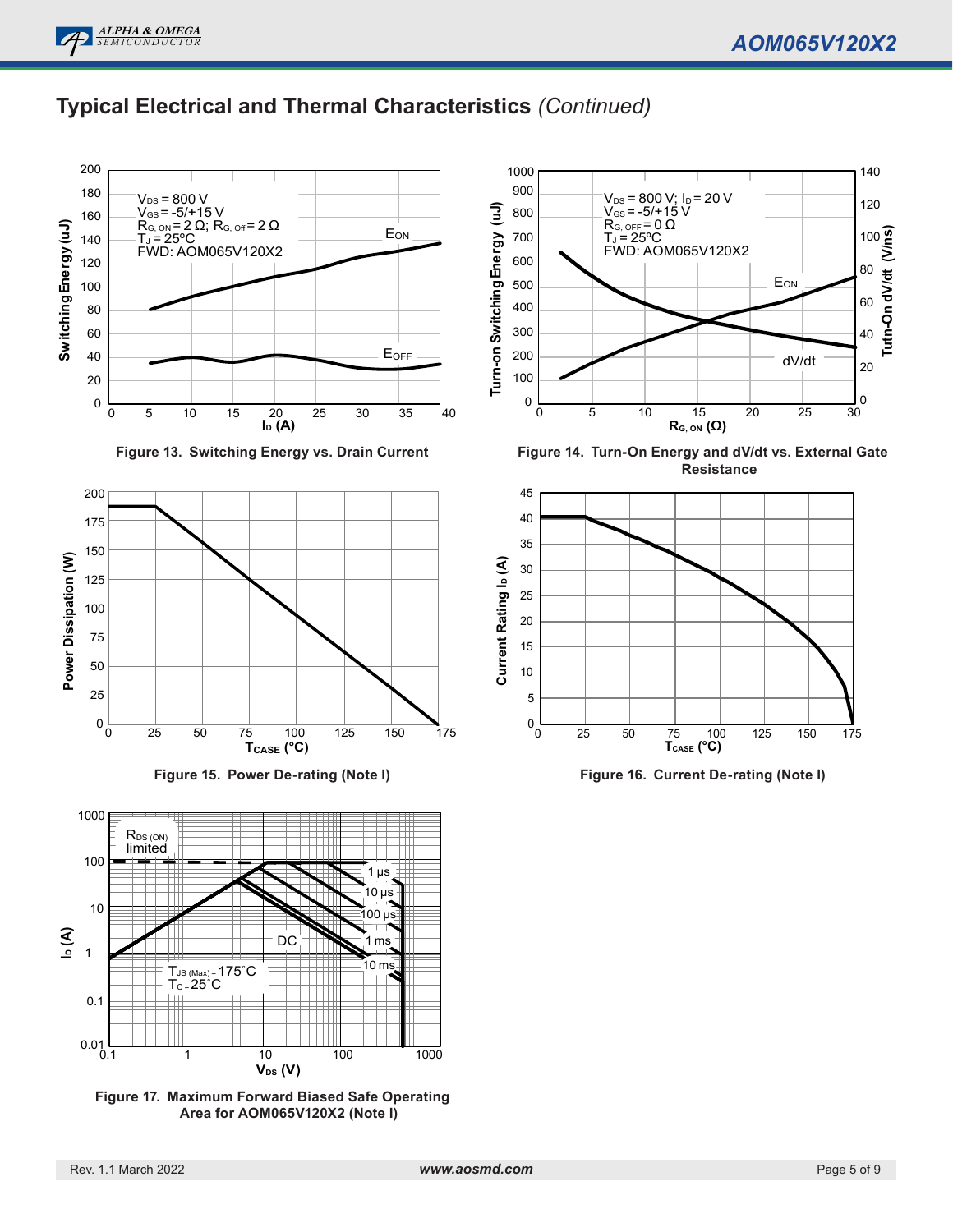

## **Typical Electrical and Thermal Characteristics** *(Continued)*



**Figure 18. Normalized Maximum Transient Thermal Impedance for AOM065V120X2 (Note I)**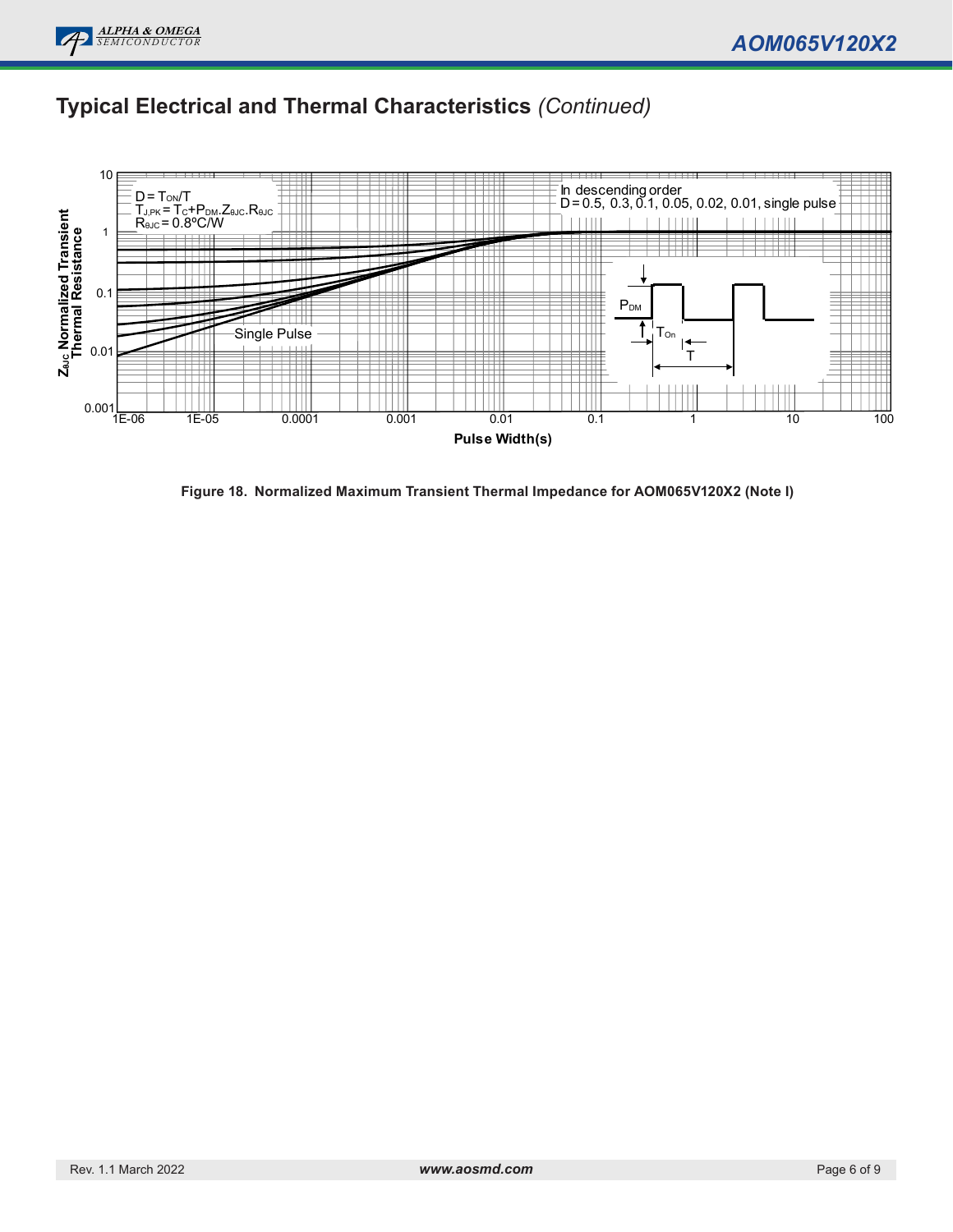

### **Test Circuits and Waveforms**



**Figure 19. Gate Charge Test Circuits and Waveforms**



**Figure 20. Inductive Switching Test Circuit and Waveforms**



**Figure 21. Unclamped Inductive Switching (UIS) Test Circuit and Waveforms**



**Figure 22. Diode Recovery Test Circuits and Waveforms**

Rev. 1.1 March 2022 *www.aosmd.com* Page 7 of 9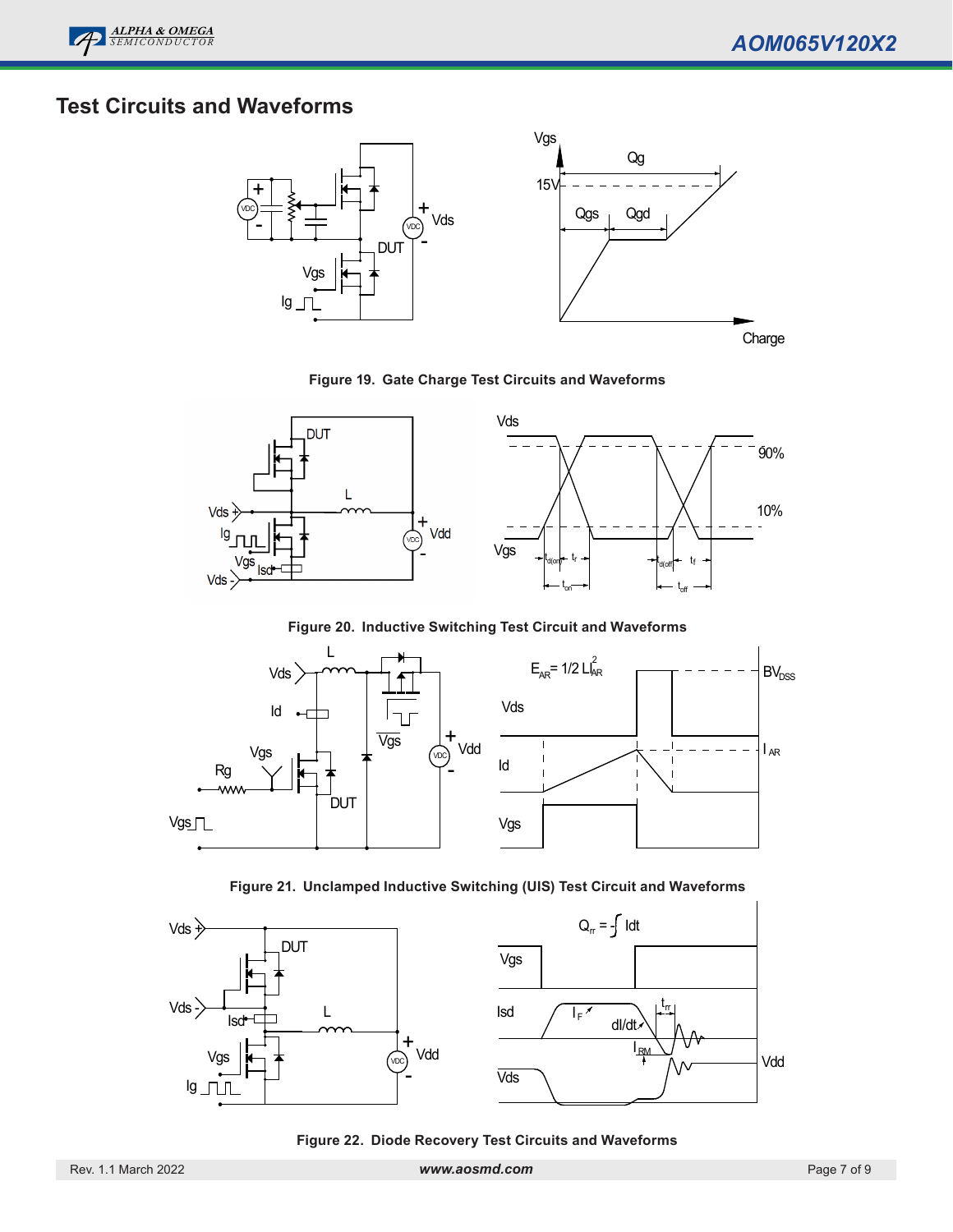## **Package Dimensions, TO-247-4L**





#### TOP VIEW SIDE VIEW BOTTOM VIEW



SIDE VIEW



RECOMMENDED THROUGH HOLES FOR LAND PATTERN

#### NOTE:

- 1. CONTROLLED DIMENSIONS ARE IN MILLIMETERS.
- 2. THIS IS AN ENGINEERING DRAFT FOR REVIEW. AOS CONFIDENTIAL.

| <b>SYMBOLS</b> | DIM. IN MM |       |       | DIM. IN INCH            |           |       |
|----------------|------------|-------|-------|-------------------------|-----------|-------|
|                | MIN.       | NOM.  | MAX.  | MIN.                    | NOM.      | MAX.  |
| Α              | 4.90       | 5.00  | 5.10  | 0.193                   | 0.197     | 0.201 |
| A1             | 2.32       | 2.42  | 2.52  | 0.091                   | 0.095     | 0.099 |
| A <sub>2</sub> | 1.90       | 2.00  | 2.10  | 0.075                   | 0.079     | 0.083 |
| b              | 1.17       | 1.22  | 1.27  | 0.046                   | 0.048     | 0.050 |
| b1             | 1.20       | 1.30  | 1.40  | 0.047                   | 0.051     | 0.055 |
| b <sub>2</sub> | 1.31       | 1.41  | 1.51  | 0.052                   | 0.056     | 0.059 |
| b <sub>3</sub> | 2.45       | 2.65  | 2.85  | 0.096                   | 0.104     | 0.112 |
| b <sub>4</sub> | 1.31       | 1.41  | 1.51  | 0.052<br>0.056<br>0.059 |           |       |
| b <sub>5</sub> | 2.45       | 2.65  | 2.85  | 0.096                   | 0.104     | 0.112 |
| C              | 0.57       | 0.62  | 0.67  | 0.022                   | 0.024     | 0.026 |
| D              | 20.80      | 20.95 | 21.10 | 0.819                   | 0.825     | 0.831 |
| D <sub>1</sub> | 16.25      | 16.55 | 16.85 | 0.640                   | 0.652     | 0.663 |
| D <sub>2</sub> | 1.00       | 1.15  | 1.30  | 0.039                   | 0.045     | 0.051 |
| E              | 15.77      | 15.92 | 16.07 | 0.621                   | 0.627     | 0.632 |
| E <sub>1</sub> | 13.43      | 13.63 | 13.83 | 0.529                   | 0.536     | 0.544 |
| E <sub>2</sub> | 4.29       | 4.39  | 4.49  | 0.169                   | 0.173     | 0.177 |
| E <sub>3</sub> | 1.70       | 1.80  | 1.90  | 0.067<br>0.071<br>0.075 |           |       |
| e              | 2.54BSC    |       |       |                         | 0.1000BSC |       |
| e1             | 5.08BSC    |       |       |                         | 0.2000BSC |       |
| N              | 4          |       |       |                         | 4         |       |
| L              | 19.82      | 20.02 | 20.22 | 0.780                   | 0.788     | 0.796 |
| L1             | 4.01       | 4.21  | 4.41  | 0.158                   | 0.166     | 0.174 |
| P              | 3.50       | 3.60  | 3.70  | 0.138                   | 0.142     | 0.146 |
| P <sub>1</sub> | 7.00       | 7.20  | 7.40  | 0.276                   | 0.283     | 0.291 |
| Q              | 5.65       | 5.75  | 5.85  | 0.222                   | 0.226     | 0.230 |
| S              | 6.07       | 6.17  | 6.27  | 0.239                   | 0.243     | 0.247 |